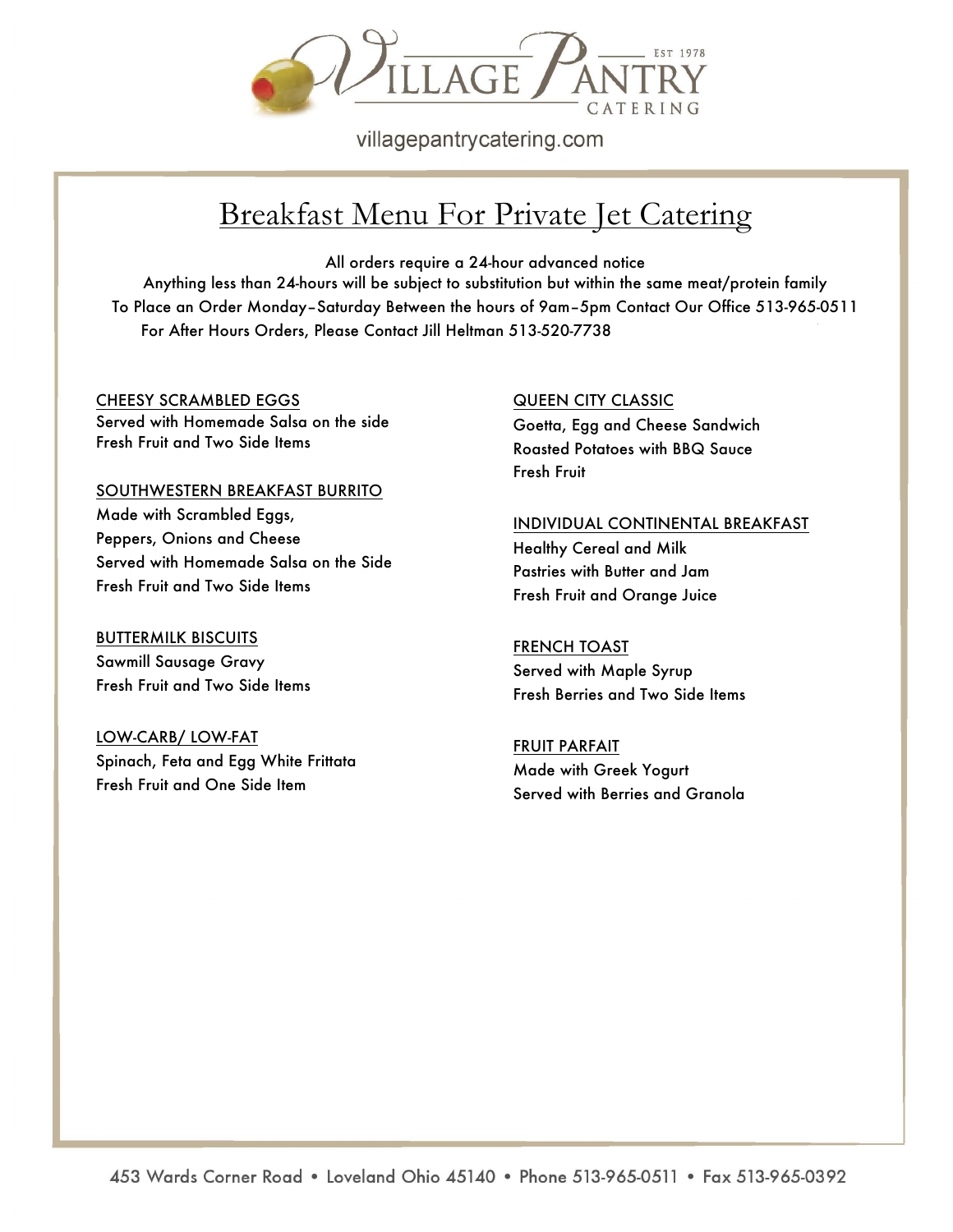

villagepantrycatering.com

# Luncheon Menu For Private Jet Catering

All orders require a 24-hour advanced notice

Anything less than 24-hours will be subject to substitution but within the same meat/protein family To Place an Order Monday–Saturday Between the hours of 9am–5pm Contact Our Office 513-965-0511 For After Hours Orders, Please Contact Jill Heltman 513-520-7738

#### PULLED PORK SANDWICH

Served on a Bakery Bun with Canyon Ranch BBQ Sauce Cole Slaw and Fresh Fruit Salad

## CALIFORNIA CLUB CROISSANT

Includes Ham, Turkey, Bacon, Lettuce and Tomato Served with Mini Mayonnaise Condiment Jar Chef's Choice of Two Side Items

## VEGETARIAN CHILI

Served with Shredded Cheese Oyster Crackers Side Salad with Dressing

## CINCINNATI CHILI

Served with Spaghetti and Shredded Cheese Oyster Crackers Side Salad with Dressing

## FISH TACOS

Served on Two Flour Tortillas with Lettuce and Black Beans Salsa and Chips

## BLACK BEAN BURGER

Served on a Bakery Bun with Lettuce, Tomato, Red Onion and Chipotle Aioli Chef's Choice of Two Side Items

## SOUTHWEST QUINOA SALAD

On a Bed of Lettuce Served with Fresh Pineapple Salsa Chef's Choice of Two Side Items

## CHICKEN CAESAR WRAP

Served with Dressing on Side Chef's Choice of Two Side Items

## CHICKEN OR BEEF TERIYAKI WRAP

Served with Dressing on the Side Chef's Choice of Side Items

## LOW-CARB/ LOW-FAT SHRIMP

Grilled Chipotle Rubbed Shrimp on a Bed of Greens Served with Cilantro Aioli Dried Fruits and Nuts Vegetable Crudité with Hummus

## CURED MEATS AND GOURMET CHEESE TRAY

Served with Crackers and Sliced Baguette Garnished with Dried Fruits and Nuts

## CAESAR SALAD

Your Choice of Grilled Chicken or Salmon Roll and Butter Chef's Choice Dessert

## GREEK SALAD

Your Choice of Grilled Chicken or Salmon Roll and Butter Chef's Choice Dessert